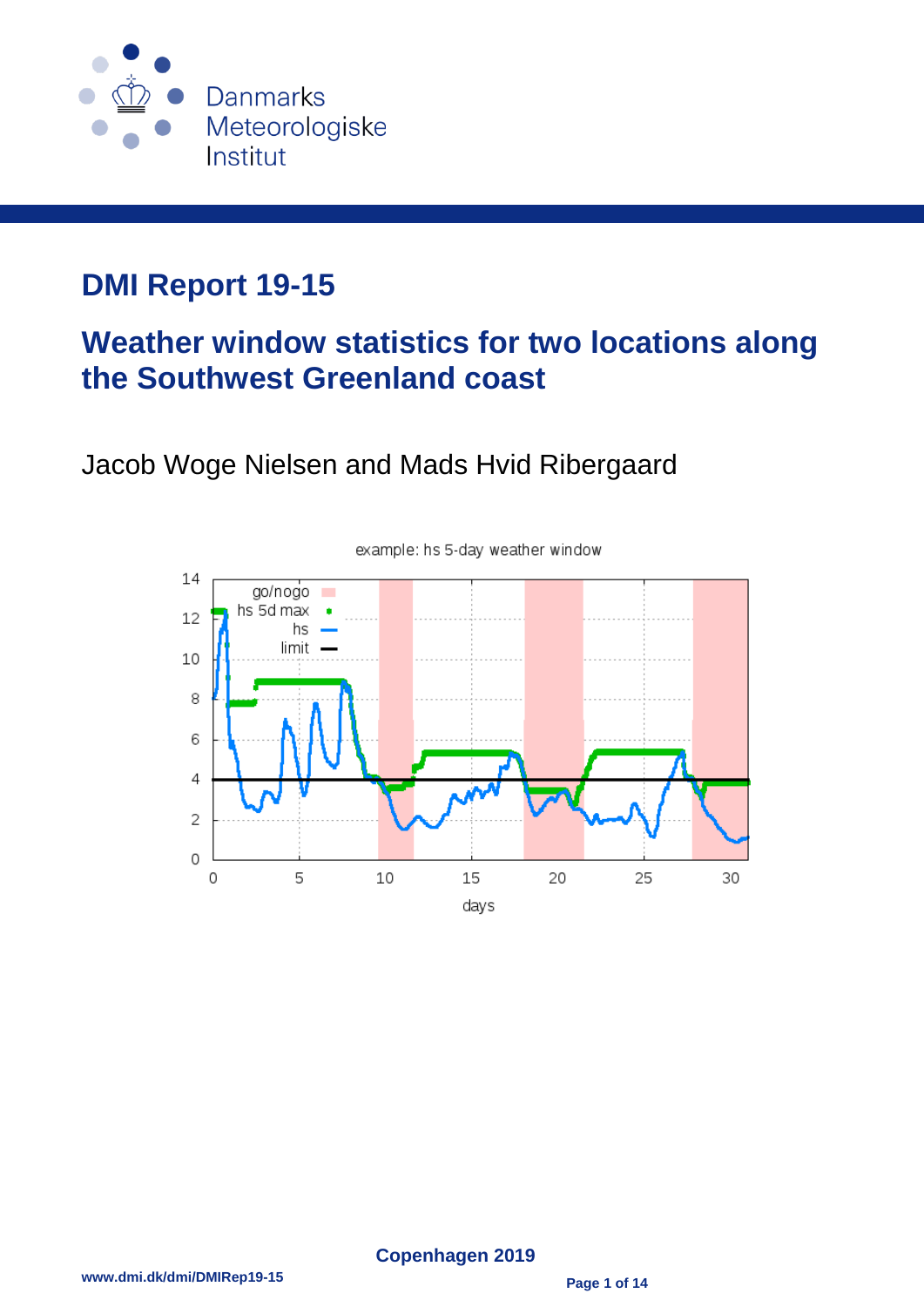

# **Colophon**

**Serial title** DMI Report 19-15

**Title** Weather window statistics for two locations along the SW Greenland coast

**Author(s)** Jacob Woge Nielsen and Mads Hvid Ribergaard

**Other contributors**

**Responsible institution** Danish Meteorological Institute

**Language** English

**Keywords** Weather Window

**Url** www.dmi.dk/dmi/sr19-15

#### **ISBN**

**ISSN** 2445-9127 (online)

**Version** 5 April 2019

**Website** www.dmi.dk

**Copyright** Danish Meteorological Institute

**Copenhagen 2019**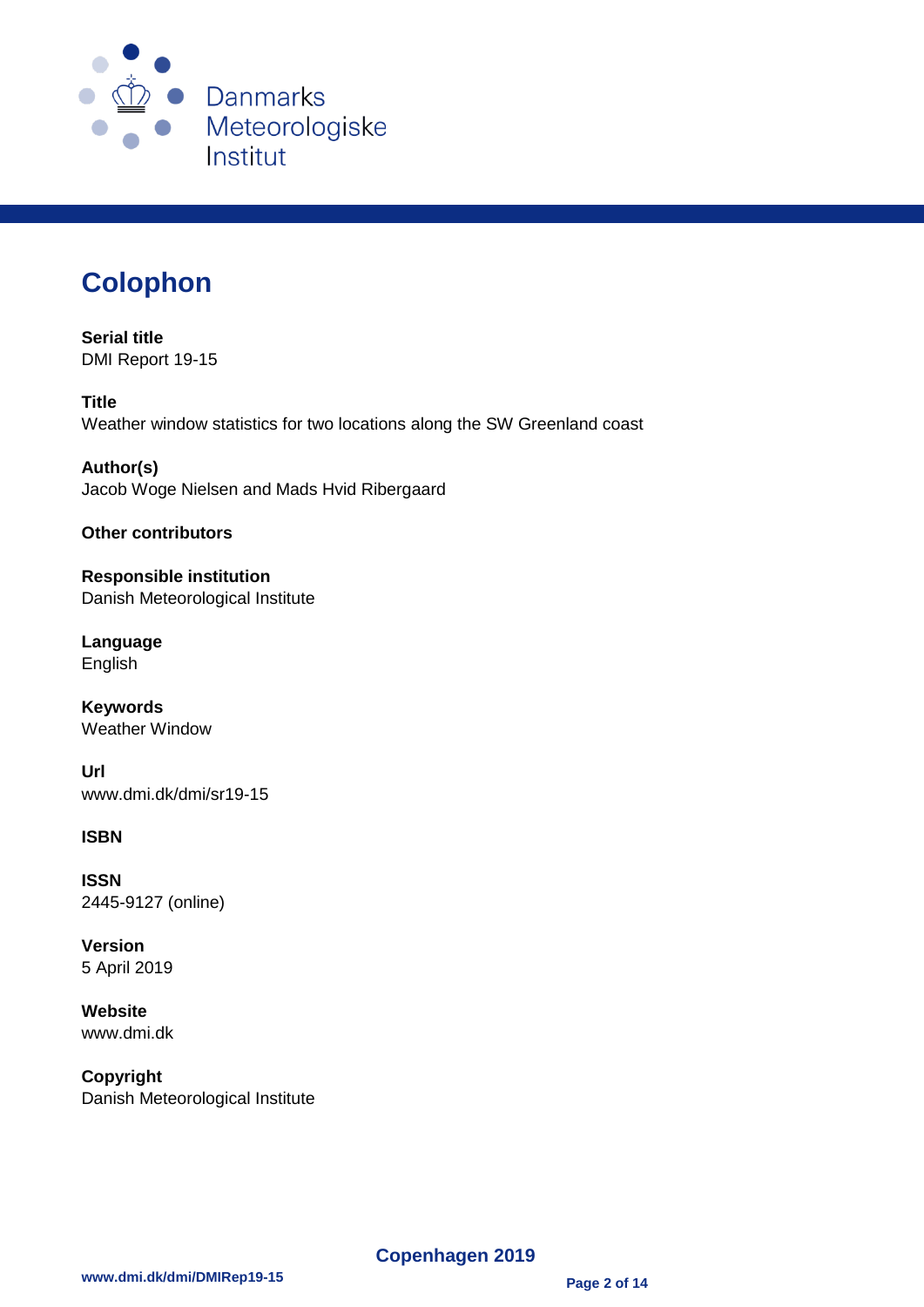

## **Content**

| Abstract                                                                    | 4           |
|-----------------------------------------------------------------------------|-------------|
| Resumé                                                                      | 4           |
| Introduction                                                                | 5           |
| Method: Weather windows                                                     | 6           |
| Data: Weather and wave models<br>Weather model (HIRLAM)<br>Wave model (WAM) | 8<br>8<br>8 |
| <b>Results</b>                                                              | 11          |
| References                                                                  | 14          |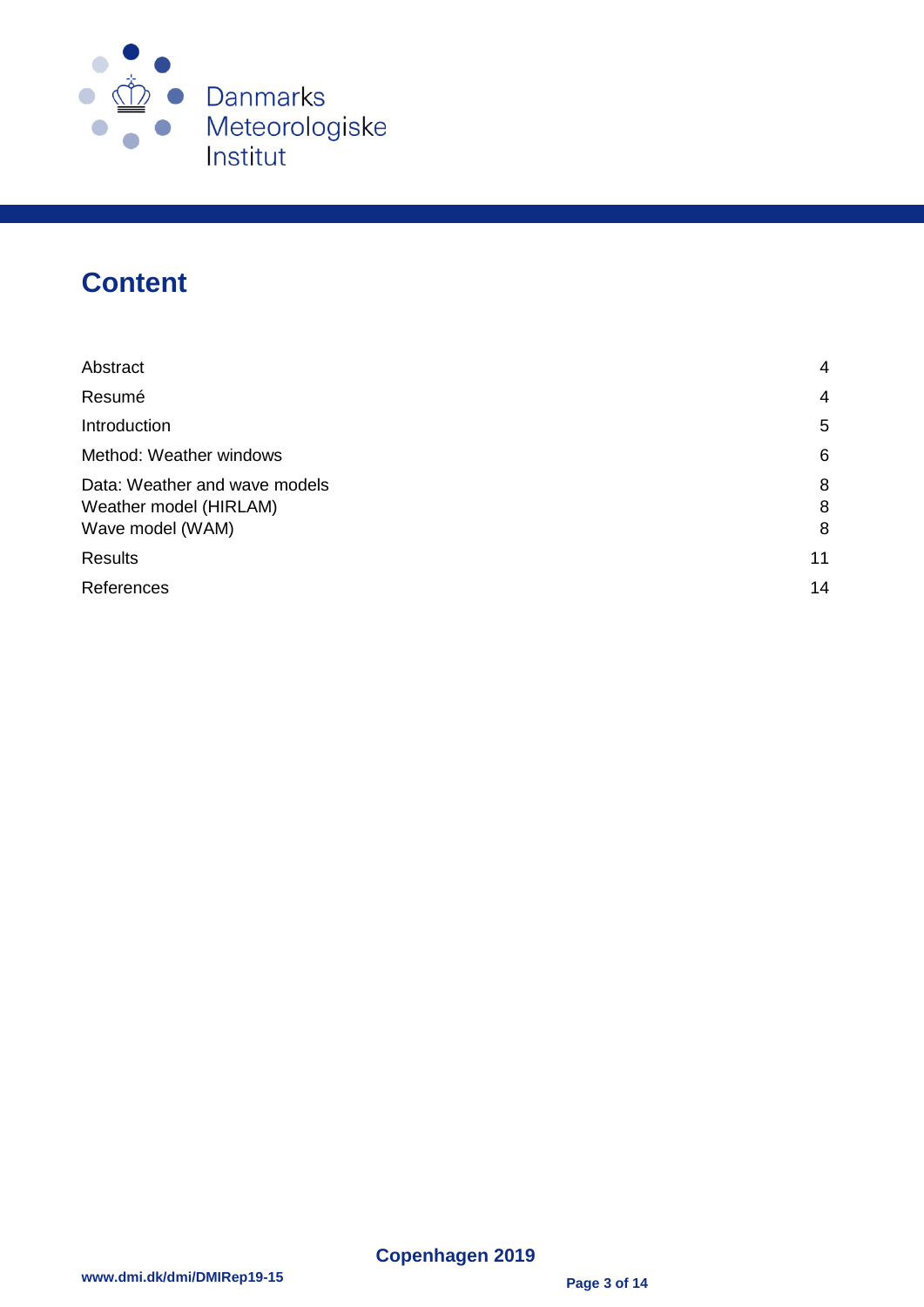

# <span id="page-3-0"></span>**Abstract**

Weather window statistics for specific maritime operations is calculated for two locations along the Southwest Greenland coast: near Cape Farewell and off Sisimiut. The statistics is based on 11 years (2006-16) of wind and wave information derived from operational weather and hindcast wave model runs at DMI. Statistics is given on a calendar monthly basis for March through June. Sea ice turns out to be of major importance especially for the statistics for the northern location and is included as an add-on to the statistics. For both locations, the number of operation windows increases significantly from March through June.

### <span id="page-3-1"></span>**Resumé**

Statistik for vejrvinduer til specifikke maritime operationer beregnes for to positioner langs den sydvestlige grønlandske kyst: nær Cape Farewell og ud for Sisimiut. Statistikken beregnes ved hjælp af 11 års (2006-2016) vind- og bølgeinformation afledt af vejr- og bølgemodeller, der er kørt ved DMI. Statistikken vises for kalendermånederne marts til juni.

Tilstedeværelsen af havis viser sig at være vigtig for specielt den nordlige lokation og er inkluderet som en tilføjelse til statistikkerne. For begge lokaliteter stiger antallet af operationsvinduer markant fra marts til juni.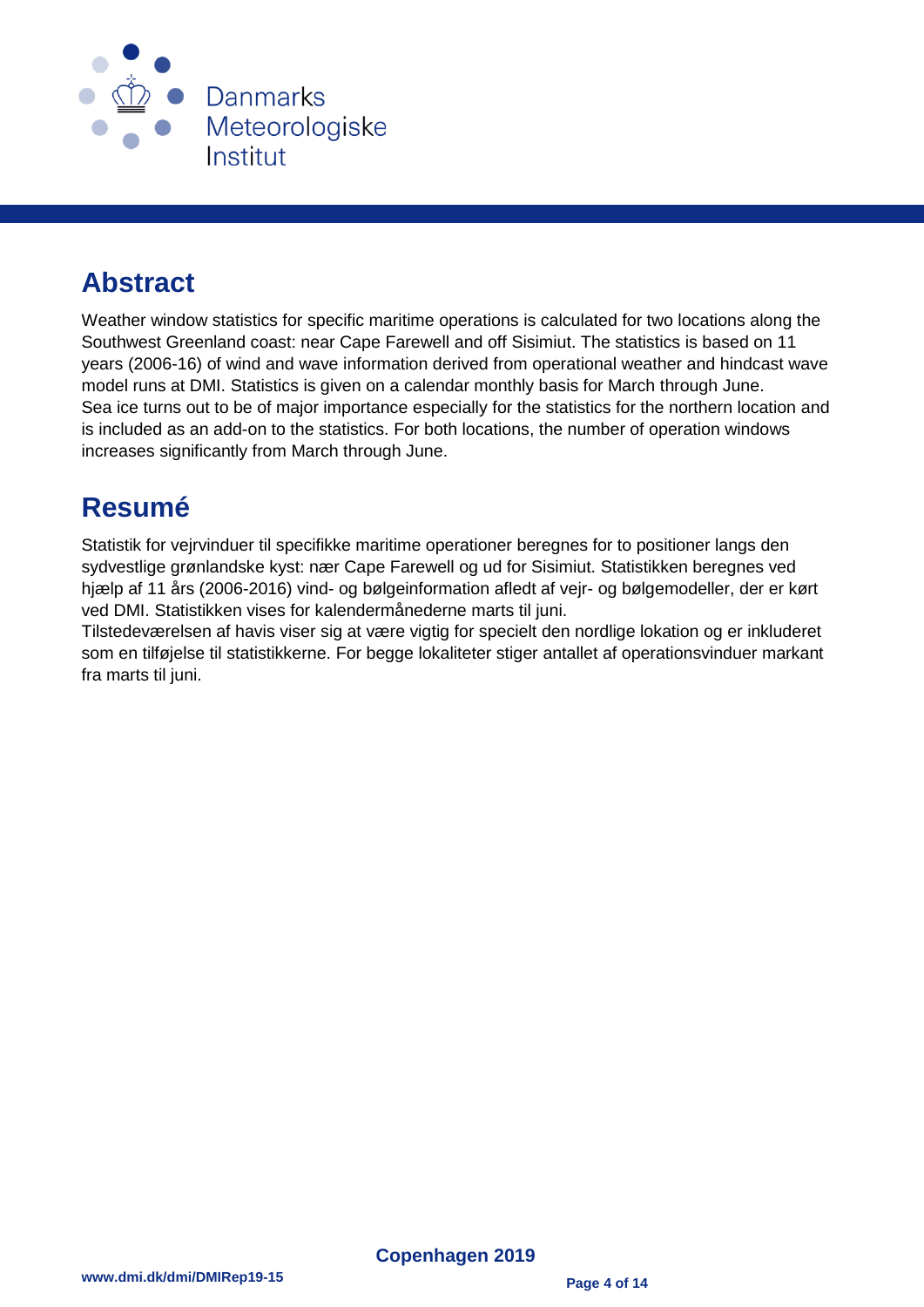

## <span id="page-4-0"></span>**Introduction**

We calculate weather window statistics for two off-shore Southwest Greenland locations using 11 years of hourly model data of roughly 5km spatial resolution. Time series for nearest model grid point is used for the statistics. The station locations and weather window criteria are as follows

- Southern location (off Cape Farewell): 59 46.9849N : 047 03.7652W
	- Weather windows of 5 days or more with:
		- $\bullet$  Mean 10m (surface) wind speed < 12 m/s
		- $\bullet$  Significant wave height  $<$  4m
- Northern location (off Sisimiut): 67 22.0000N ; 054 02.0000W
	- Weather windows of 3 days or more with
		- Mean 10m (surface) wind speed < 12 m/s
		- $\bullet$  Significant wave height  $<$  4m

Wind gust and maximum wave height are not considered.

As it turns out, sea ice on especially the northern location impacts the statistics. Waves may be low due to the presence of sea ice, giving a false impression of operability. Therefore we extend the statistics with an additional condition on sea ice:

● Sea ice concentration < 30%

and present results with and without this condition. This same limit is used in the wave model to decide whether a location is to be regarded as ice-covered or not.

Other important factors for safe maritime operations could be icebergs, growlers and fog. Neither of these is considered within this report.

The statistics is meant to be used for long term planning and not for a specific event.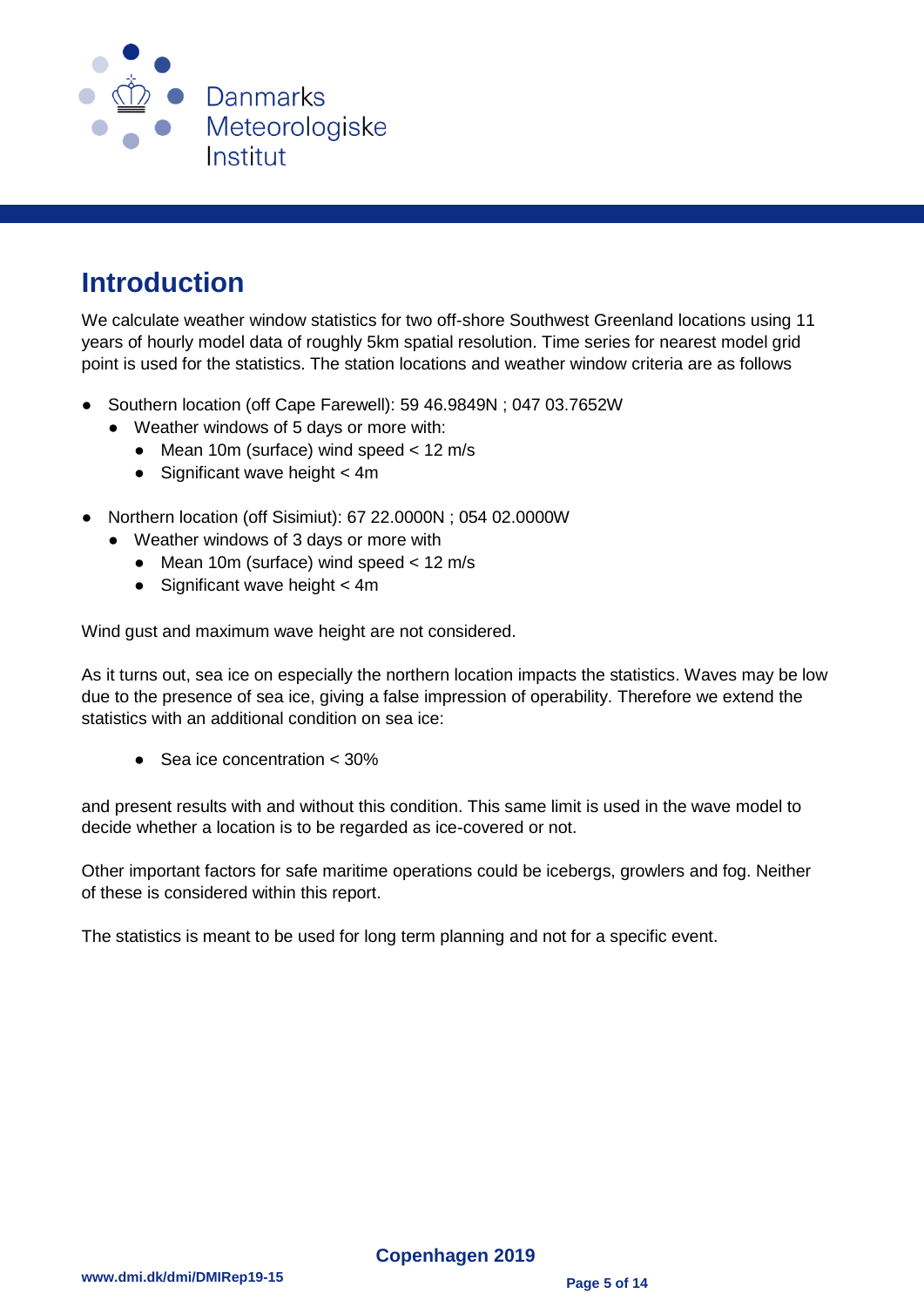

#### <span id="page-5-0"></span>**Method: Weather windows**

We calculate weather windows as follows. Let x be a time series of hourly values

$$
x(t), t = 1, 2, ... N
$$

Given a critical level X0, the percentage of x<X0 may be taken to represent the probability of obtaining a 1 hour window when picking a random time. For windows of length *n* hours, we replace  $x(t)$  with  $y(t)$  given by

$$
y(t) = max(x(t), x(t+1), ..., x(t+n-1))
$$

and apply the same procedure. The percentage of y(t)<X0 now represents the probability of obtaining an *n* hour window from a random starting time. To have *N* possible windows in total, the series must be expanded to *N+n* values. If that is not possible, the statistics is based on *N-n* possible windows.

The windows thus obtained may overlap. For example, a six-hour window transforms into four three-hour windows:

| <b>Full window</b> |  |  | 5 |  |
|--------------------|--|--|---|--|
| 3-hour             |  |  |   |  |
| windows            |  |  |   |  |
|                    |  |  | 5 |  |
|                    |  |  |   |  |

This assumes a go/no-go decision to be taken every hour. With decision taken on a less frequent basis, the statistics may change. This is examined by picking only every *m*'th line in the table above, *m* being the number of hours between operative decisions.

To combine two criteria, using data types represented by time series  $x_1(t)$ ,  $x_2(t)$  and critical levels  $X_1$ ,  $X_2$ , we transform both corresponding y<sub>i</sub>(t) into binary series  $z_i(t)$ :

$$
z_i(t) = 0 \text{ if } y_i(t) >= X_i
$$
\n
$$
z_i(t) = 1 \text{ if } y_i(t) < X_i
$$

The criteria are combined by

$$
z(t) = z_1(t) * z_2(t) ( ... * z_3(t) * z_4(t) * ... )
$$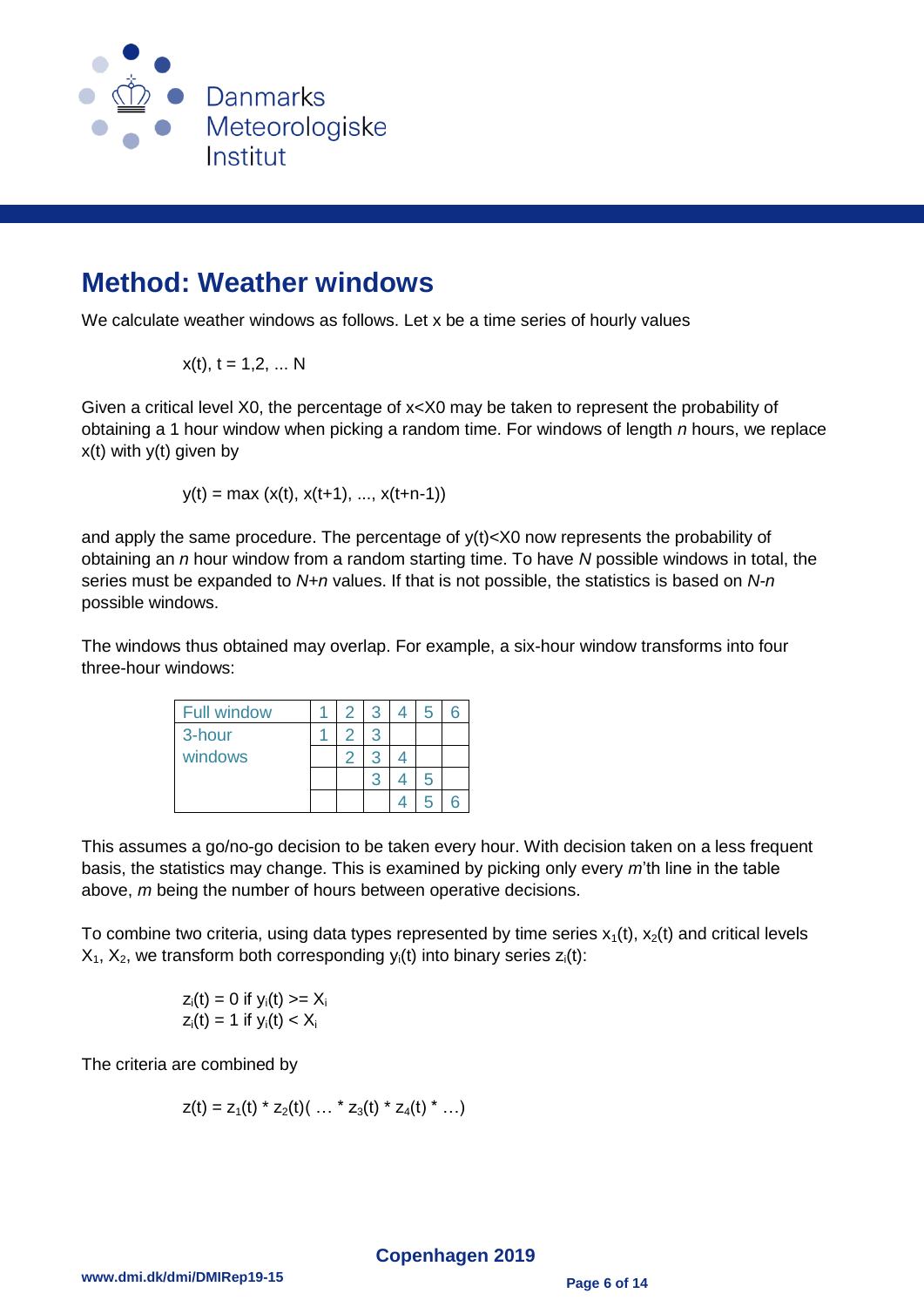

With this approach,  $z=1$  if no critical level is exceeded, 0 otherwise. The percentage of  $z=1$  is the weather window probability. As indicated, this procedure is easily extended to more criteria by multiplying all z<sub>i</sub>, given that all series have same time range and step.

The procedure for a single parameter (wave height) and a single month is illustrated below. The original time series (blue) is converted to the 5-day maximum series (green), and further matched up with the 4m criterion (black) to give the weather window series (pink). The operability is the percentage of pink on the graph. For more parameters, only overlapping windows are operative.



example: hs 5-day weather window

*Figure 1. 5-day single parameter weather window determination. Blue= significant wave height, hs. Green= maximum value from now and 5 days ahead. Black= critical value, hs=4m. Pink= at least a 5-day window below critical value lies ahead.*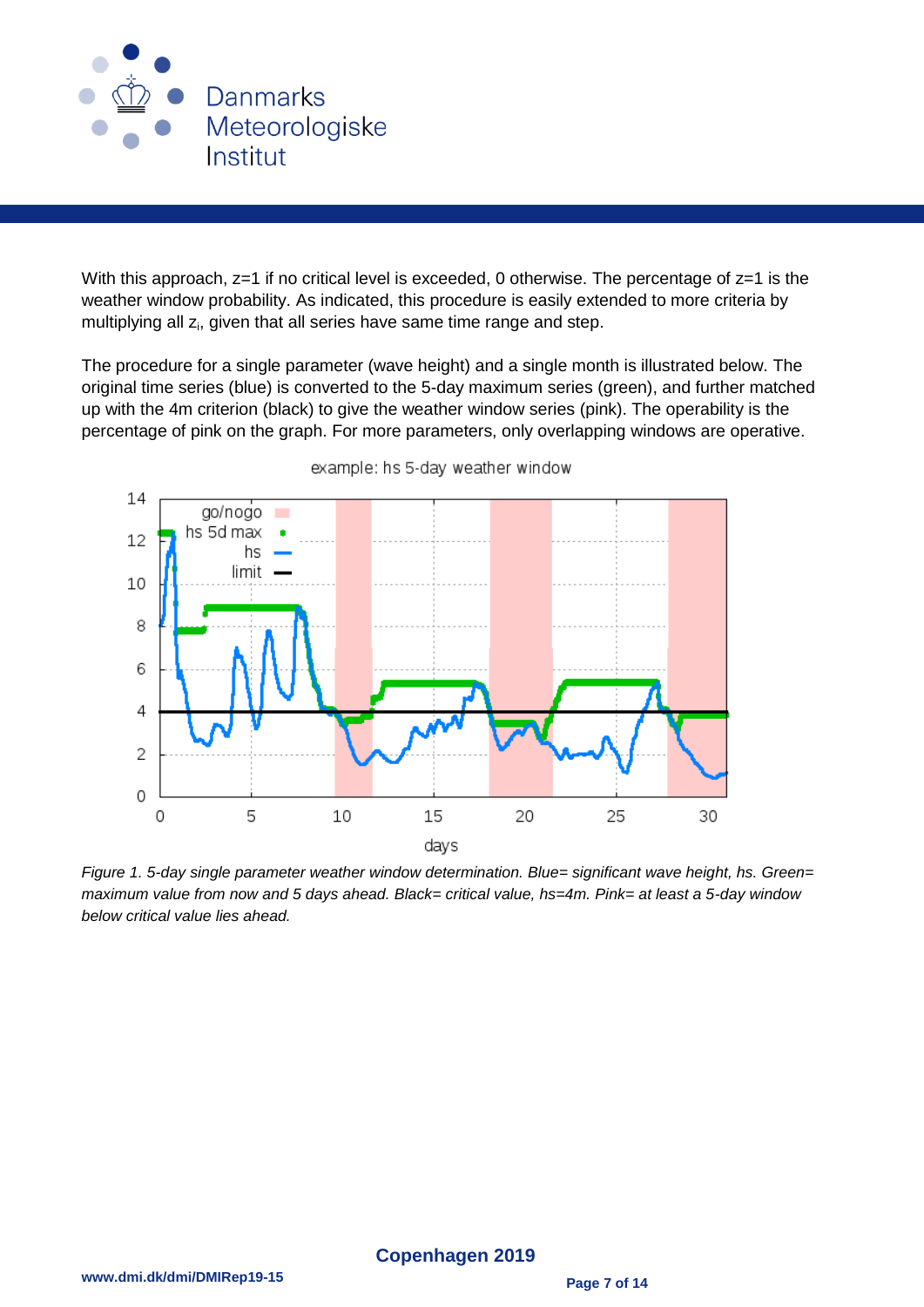

#### <span id="page-7-0"></span>**Data: Weather and wave models**

#### <span id="page-7-1"></span>**Weather model (HIRLAM)**

The surface wind is provided by a regional version of DMI-HIRLAM (Undén et al., 2002; Yang et al., 2005) called K05, dedicated for Greenland (Figure 2, blue box). The model has 5 km spatial resolution, and was operational during the study period and until DMI-HIRLAM was phased out August 2018. K05 was run in operational mode 4 times daily using boundary conditions from the European Centre for Medium-Range Weather Forecasts (ECMWF). The K05 archive serves further as input for regional wave modelling as described below. It also contains daily information on sea ice, which has been imported on routine basis from a variety of sources relying on satellite observations (NCEP, OSISAF), error-checked, and used as surface boundary in the weather forecast.



*Figure 2. Operational weather models at DMI, January 2014. In the present report, data from the 5 km DMI-HIRLAM-K05 (dark blue) surrounding Greenland is used. The 15 km resolution DMI-HIRLAM-T15 (green) provides input for mesoscale wave modelling as described below.*

#### <span id="page-7-2"></span>**Wave model (WAM)**

The significant wave height is provided by a project set-up of the DMI operational off-shore wave model DMI-WAM. While the operational set-up (described in Nielsen, 2003; updates and details publicised at [http://ocean.dmi.dk/models/wam.uk.php\)](http://ocean.dmi.dk/models/wam.uk.php) focuses on Danish waters, the project set-up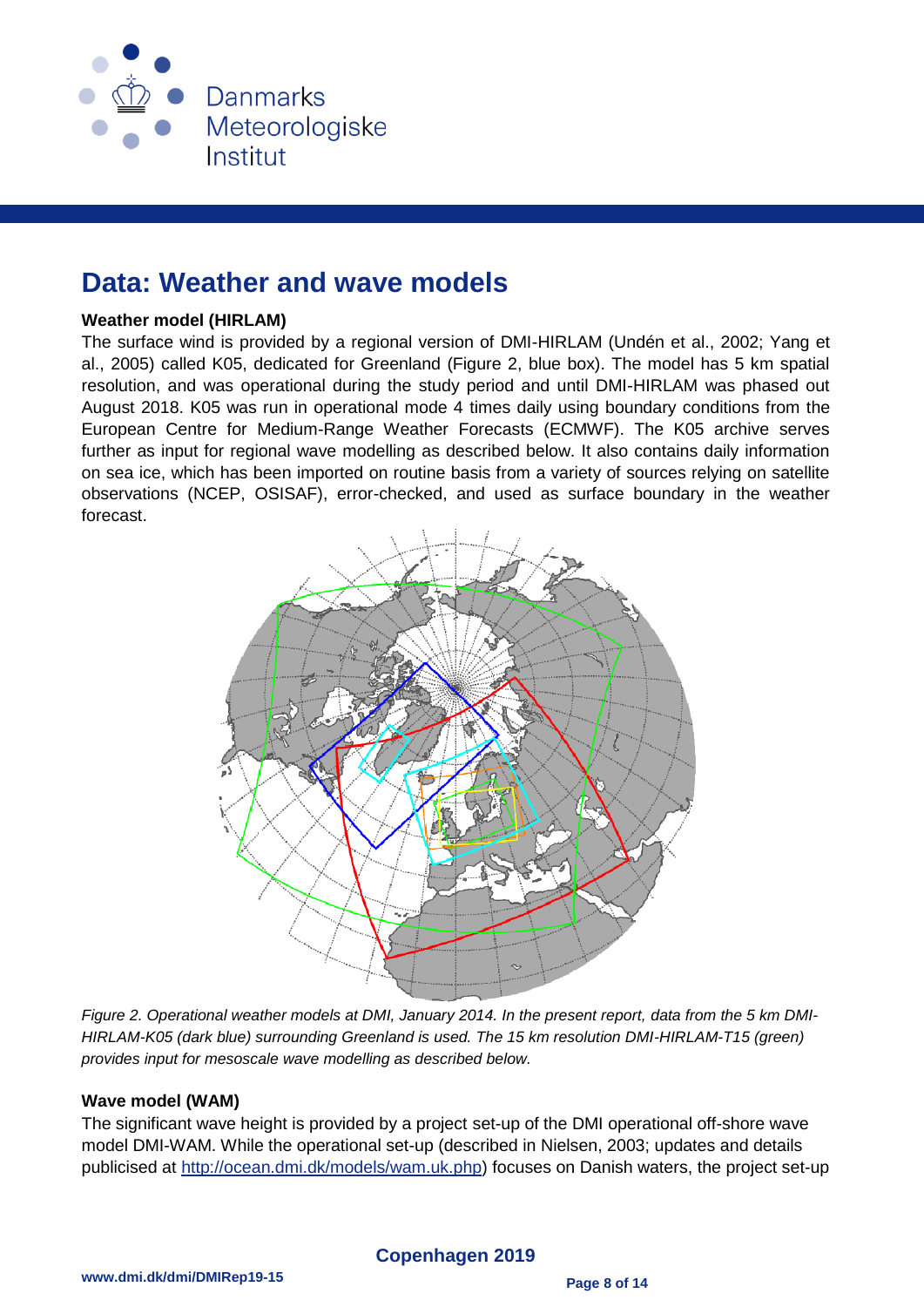

aims specifically at utilising the K05 DMI-HIRLAM surface wind and ice cover to provide more detailed insight in waves around Greenland.

In the project, an update of the operational DMI-WAM model code was used, with – amongst other refinements – a more suitable treatment of polar and sub-polar model grids. The operational code is WAM Cycle4.5 (Günther, Hasselmann and Janssen, 1992). The revised version used for this study is WAM Cycle 4.5\_3 (Günther & Behrens, 2011).

The wave model project set-up includes a North Atlantic model of 25 km resolution, with an embedded 5km Greenland regional model covering the area 56-80N, 80-16W. The model areas are indicated by blue resp. green in Figure 3. The North Atlantic model is forced by the 15 km resolution T15 version of DMI-HIRLAM (cf. Figure 2), and has as its main purpose to calculate the wave energy (e.g. swell) propagating into Greenland waters from distant storms. The Greenland model is forced by the 5 km resolution K05 version of DMI-HIRLAM, with the high resolution of the weather model allowing effects of steep coastal orography on off-shore wind and waves to be calculated. The katabatic winds thus generated are known to be able to persist far off-shore Greenland, and coarse-grid weather models are known not to capture this. While WAM is an offshore wave model, mainly applicable outside the breaker zone, it does have the option of depthinduced wave breaking and thereby loss of wave energy. This option is switched on in the Greenland model only. Interaction with sea current and effects due to varying sea level caused by tides or storms are not incorporated. Interaction with sea ice is included using daily sea-ice information, re-initialised at midnight and readily obtained through the weather model. Wherever more than 30% sea ice is present, wave energy is eliminated.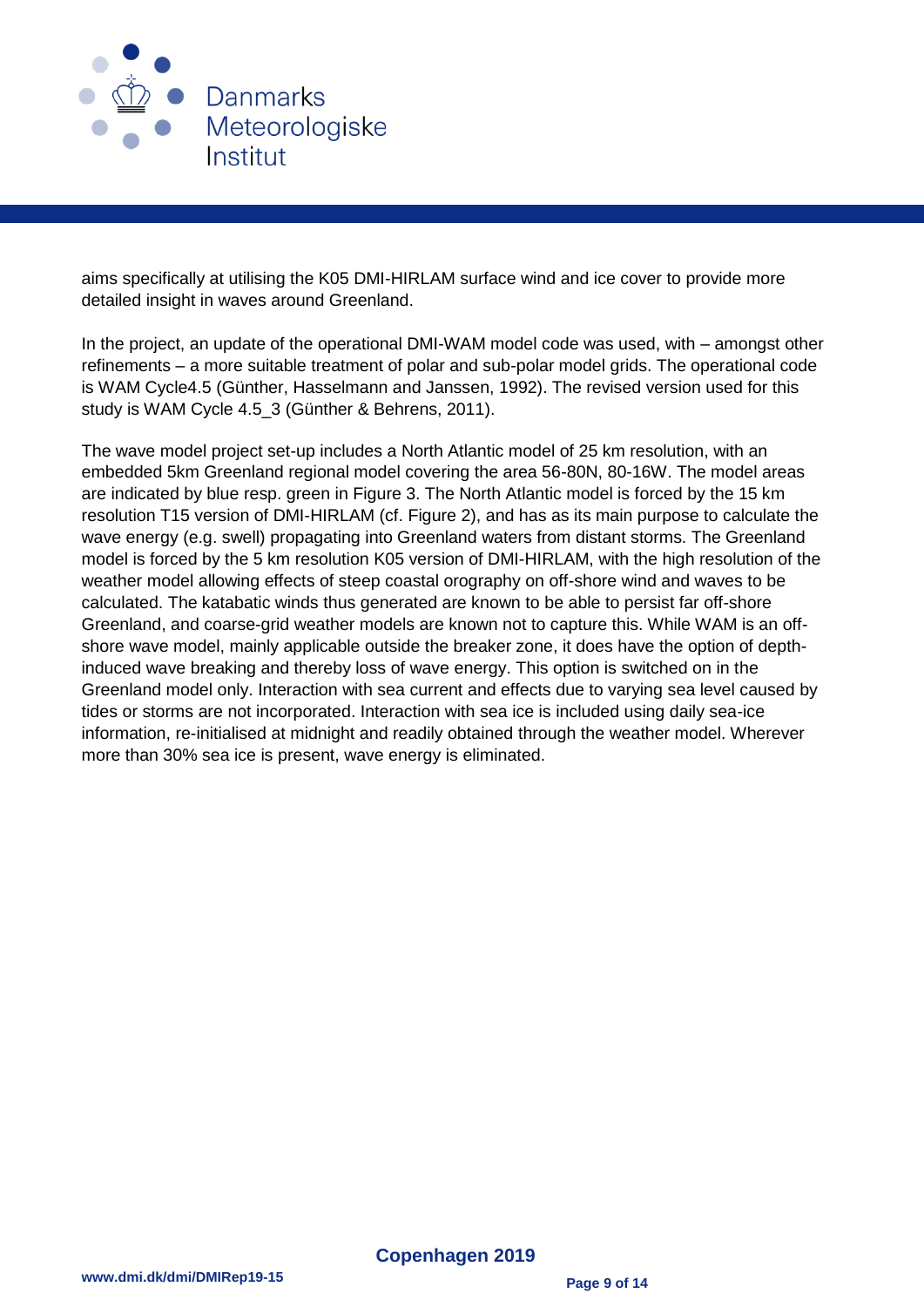



*Figure 3. DMI-WAM set-up used for the present report. It consists of a 25km North Atlantic model (green, a subset of a global model), with an embedded 5km Greenland model (blue). Ice is masked out on a daily basis, using information from the atmospheric forcing models DMI-HIRLAM-T15 and DMI-HIRLAM-K05, respectively.*

WAM calculates production, propagation and dissipation of wave energy, with the surface wind as energy source. The significant wave height, which in observation terms corresponds to the mean of the highest third of the waves, is calculated as a function of the total wave energy. The maximum wave height, which in observation terms is the highest wave in a record, is not calculated by the WAM model, which does not address single waves.

The 11-year wave model simulation was carried out in 2017. After 3 months of spin-up (2005/10- 2005/12) the production period (2006-16) was stored for future use.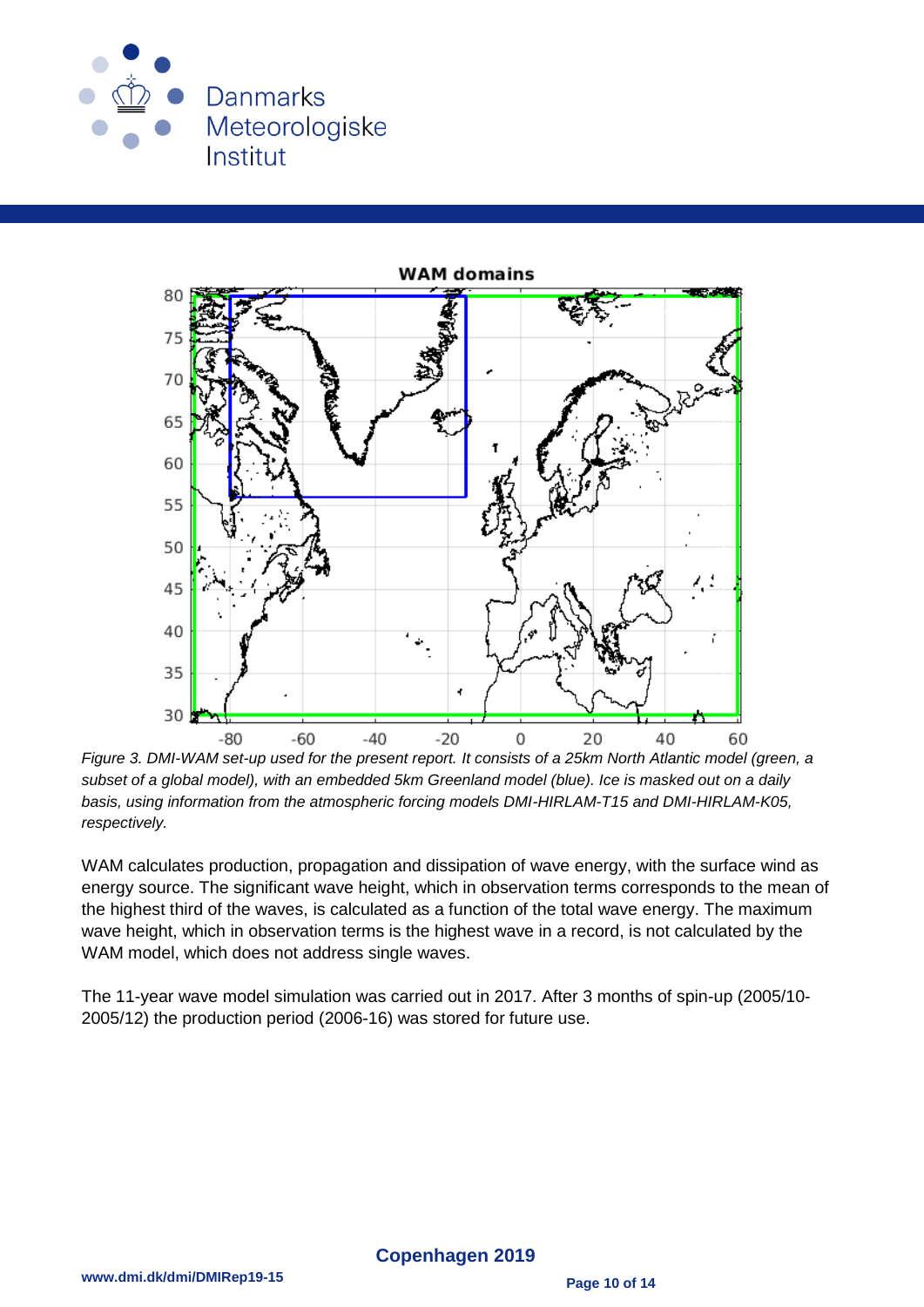

### <span id="page-10-0"></span>**Results**

Statistical monthly weather windows based on 11 years of data are presented in Tables 1 and 2. Averages are calculated for the calendar months March, April, May and June.

Southern location (Table 1).

- Windows on 5 days or more with:
	- Mean 10m wind speed <12 m/s
	- $\bullet$  Significant wave height  $<$  4m

Northern location (Table 2).

- Windows on 3 days or more with:
	- Mean 10m wind speed  $<$ 12 m/s
	- $\bullet$  Significant wave height  $<$  4m

An additional condition on sea ice concentration is examined, viz.:

Sea ice concentration < 30%

The sea ice information is updated once a day. It is included in particular in order to render the result at the northern location meaningful, since sea ice in some months may be the main obstacle for operation. The inclusion was straightforward, as described in the Chapter on Method.

Three decision intervals are examined: hourly, 6-hourly (at 00, 06, 12, 18z), and daily (at 00z). The results for the three choices are very similar. This proves that the statistics is solid and usable for long term planning. However, for a specific operation it is always advised to use the newest available prognoses, as a specific event does not necessarily follow the statistical mean behaviour, and that the forecast skill decreases with the forecast length.

For the southern location (Table 1), the chance obtaining a 5-day weather window is very low in March (1.3%) and April (4.8%). It increases to 16.1% in May and 36.2% in June. There is little or no impact from sea ice.

For the northern location (Table 2), the chance of operability obtaining a 3-day weather window is roughly 85-90% in all months. The wave and wind climate is much less rough. However, when adding the constraint of low sea ice concentration the chance of operability drops in March (11.2%), April (40.0%), and May (77.9%).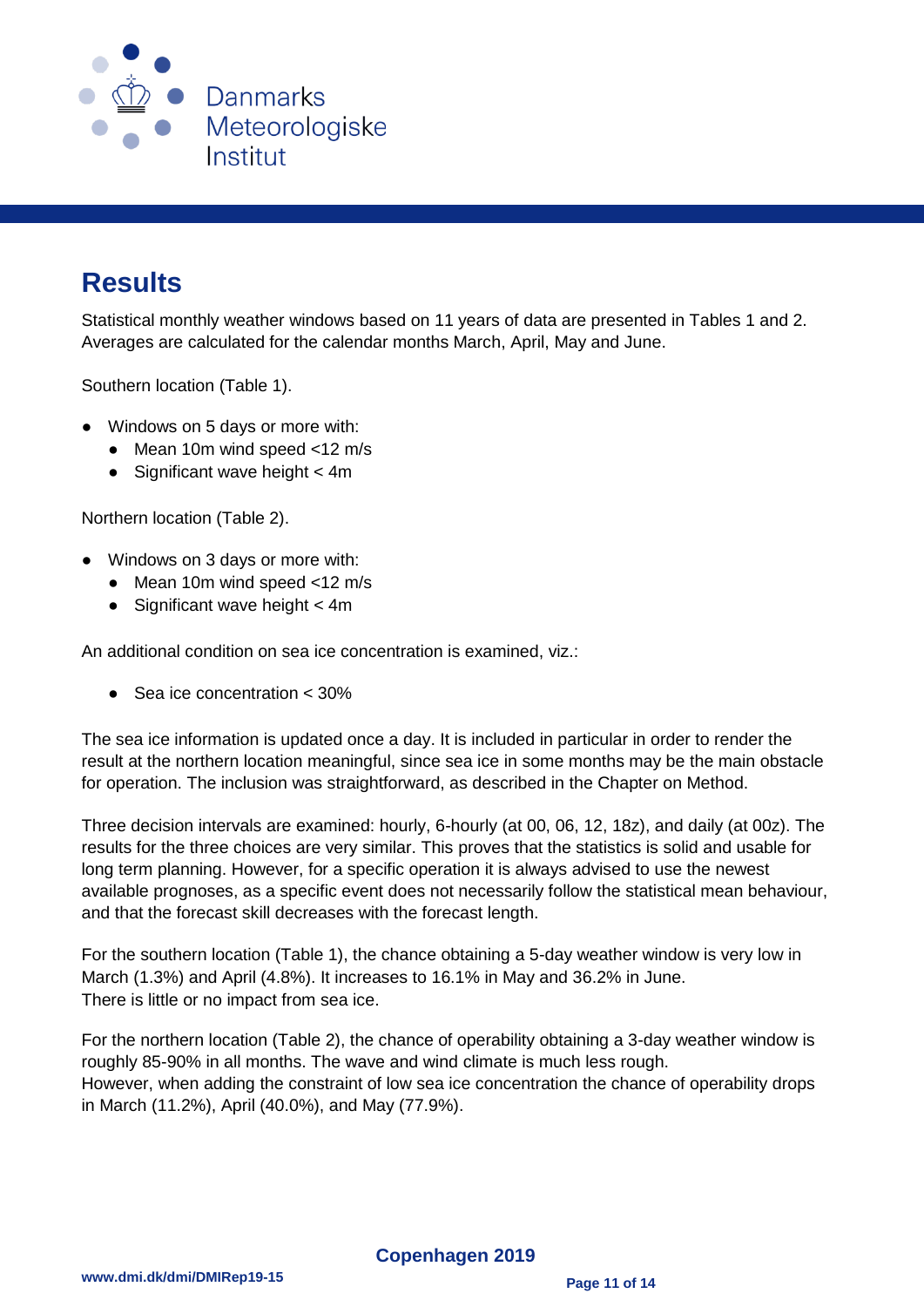

| Cape Farewell, lat=59°46.9849'N, lon=47°03.7652'W |                |                |            |          |                |                     |                |             |  |  |
|---------------------------------------------------|----------------|----------------|------------|----------|----------------|---------------------|----------------|-------------|--|--|
| <b>Month</b>                                      | <b>Windows</b> | Good           | <b>Bad</b> | Good (%) |                | Sea Ice Sea Ice (%) | <b>IceGood</b> | IceGood (%) |  |  |
| <b>1hr decision interval</b>                      |                |                |            |          |                |                     |                |             |  |  |
| <b>March</b>                                      | 744            | 18             | 726        | 2.3      | 14             | 1.8                 | 10             | 1.3         |  |  |
| <b>April</b>                                      | 720            | 37             | 683        | 4.8      | 23             | 3.2                 | 37             | 4.8         |  |  |
| <b>May</b>                                        | 744            | 124            | 620        | 16.1     | $\Omega$       | 0.0                 | 124            | 16.1        |  |  |
| June                                              | 720            | 264            | 456        | 36.2     | 0              | 0.0                 | 264            | 36.2        |  |  |
|                                                   |                |                |            |          |                |                     |                |             |  |  |
| <b>6hr decision interval</b>                      |                |                |            |          |                |                     |                |             |  |  |
| <b>March</b>                                      | 124            | 3              | 121        | 2.2      | $\overline{2}$ | 1.8                 | $\overline{2}$ | 1.2         |  |  |
| <b>April</b>                                      | 120            | 6              | 114        | 4.7      | 4              | 3.2                 | 6              | 4.7         |  |  |
| <b>May</b>                                        | 124            | 21             | 103        | 16.3     | $\Omega$       | 0.0                 | 21             | 16.3        |  |  |
| June                                              | 120            | 44             | 76         | 36.5     | 0              | 0.0                 | 44             | 36.5        |  |  |
|                                                   |                |                |            |          |                |                     |                |             |  |  |
| 24hr decision interval                            |                |                |            |          |                |                     |                |             |  |  |
| <b>March</b>                                      | 31             | $\mathbf{1}$   | 30         | 2.3      | $\mathbf{1}$   | 1.7                 | $\Omega$       | 1.1         |  |  |
| <b>April</b>                                      | 30             | $\overline{2}$ | 28         | 5.1      | 1              | 3.3                 | 2              | 5.1         |  |  |
| <b>May</b>                                        | 31             | 5              | 26         | 15.6     | $\overline{0}$ | 0.0                 | 5              | 15.6        |  |  |
| June                                              | 30             | 11             | 19         | 36.4     | 0              | 0.0                 | 11             | 36.4        |  |  |

*Table 1. Statistics for a 5-day weather window at the southern location (59°46.9849'N ; 047°03.7652'W) off Cape Farewell for March, April, May and June. Criteria are wind speed <12 m/s and significant wave height < 4m.The 6-hour decision interval with an additional condition on low ice concentration is highlighted.*

Explanation to the tables:

- Windows: Number of possible weather windows
- Good: Number of weather windows found
- Bad: Number of windows including adverse weather
- Sea Ice: Number of windows including sea ice of concentration >= 30%
- IceGood: Number of possible weather windows when adding sea ice criterion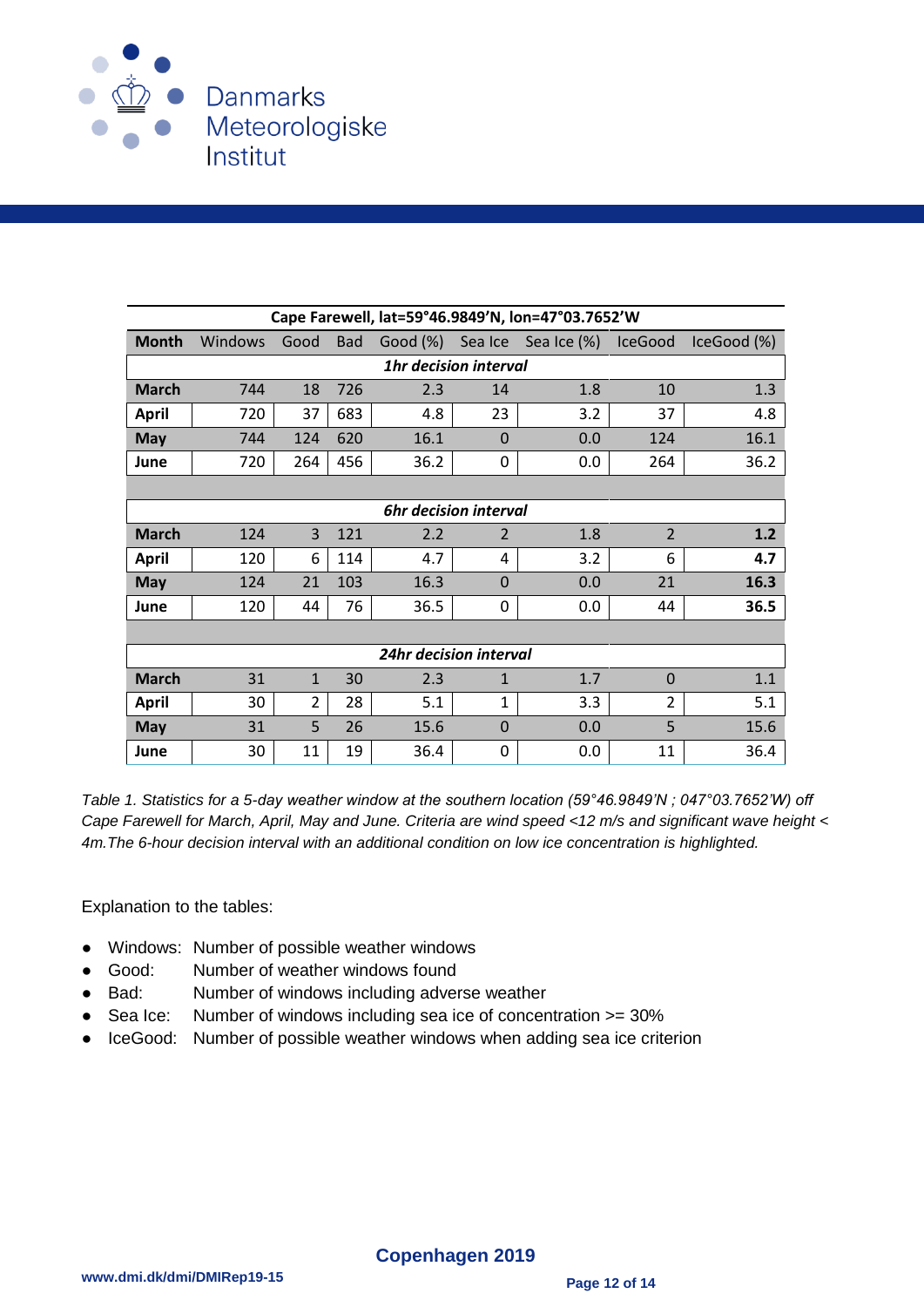

| Sisimiut, lat=67°22'N, lon=54°02'W |         |      |                |          |         |             |                |             |  |  |
|------------------------------------|---------|------|----------------|----------|---------|-------------|----------------|-------------|--|--|
| <b>Month</b>                       | Windows | Good | <b>Bad</b>     | Good (%) | Sea Ice | Sea Ice (%) | <b>IceGood</b> | IceGood (%) |  |  |
| <b>1hr decision interval</b>       |         |      |                |          |         |             |                |             |  |  |
| <b>March</b>                       | 744     | 661  | 83             | 88.4     | 638     | 85.5        | 84             | 11.2        |  |  |
| April                              | 720     | 612  | 108            | 84.5     | 365     | 50.4        | 292            | 40.0        |  |  |
| <b>May</b>                         | 744     | 655  | 89             | 87.7     | 74      | 9.7         | 582            | 77.8        |  |  |
| June                               | 720     | 657  | 63             | 91.0     | 19      | 2.6         | 645            | 89.4        |  |  |
|                                    |         |      |                |          |         |             |                |             |  |  |
| 6hr decision interval              |         |      |                |          |         |             |                |             |  |  |
| <b>March</b>                       | 124     | 110  | 14             | 88.3     | 106     | 85.5        | 14             | 10.9        |  |  |
| <b>April</b>                       | 120     | 102  | 18             | 84.5     | 61      | 50.4        | 49             | 40.1        |  |  |
| <b>May</b>                         | 124     | 109  | 15             | 87.9     | 12      | 9.7         | 97             | 77.9        |  |  |
| June                               | 120     | 109  | 11             | 90.9     | 3       | 2.6         | 107            | 89.3        |  |  |
|                                    |         |      |                |          |         |             |                |             |  |  |
| 24hr decision interval             |         |      |                |          |         |             |                |             |  |  |
| <b>March</b>                       | 31      | 27   | $\overline{4}$ | 87.9     | 27      | 85.7        | 3              | 10.3        |  |  |
| <b>April</b>                       | 30      | 26   | 4              | 85.9     | 15      | 51.2        | 12             | 40.4        |  |  |
| <b>May</b>                         | 31      | 27   | 4              | 88.4     | 3       | 10.1        | 24             | 77.9        |  |  |
| June                               | 30      | 27   | 3              | 91.4     | 1       | 2.7         | 27             | 89.5        |  |  |

*Table 2. Statistics for a 3-day weather window at the northern position (67°22'N ; 054°02'W) off Sisimiut for March, April, May and June. Criteria are wind speed <12 m/s and significant wave height < 4m.The 6-hour decision interval with an additional condition on low ice concentration is highlighted.*